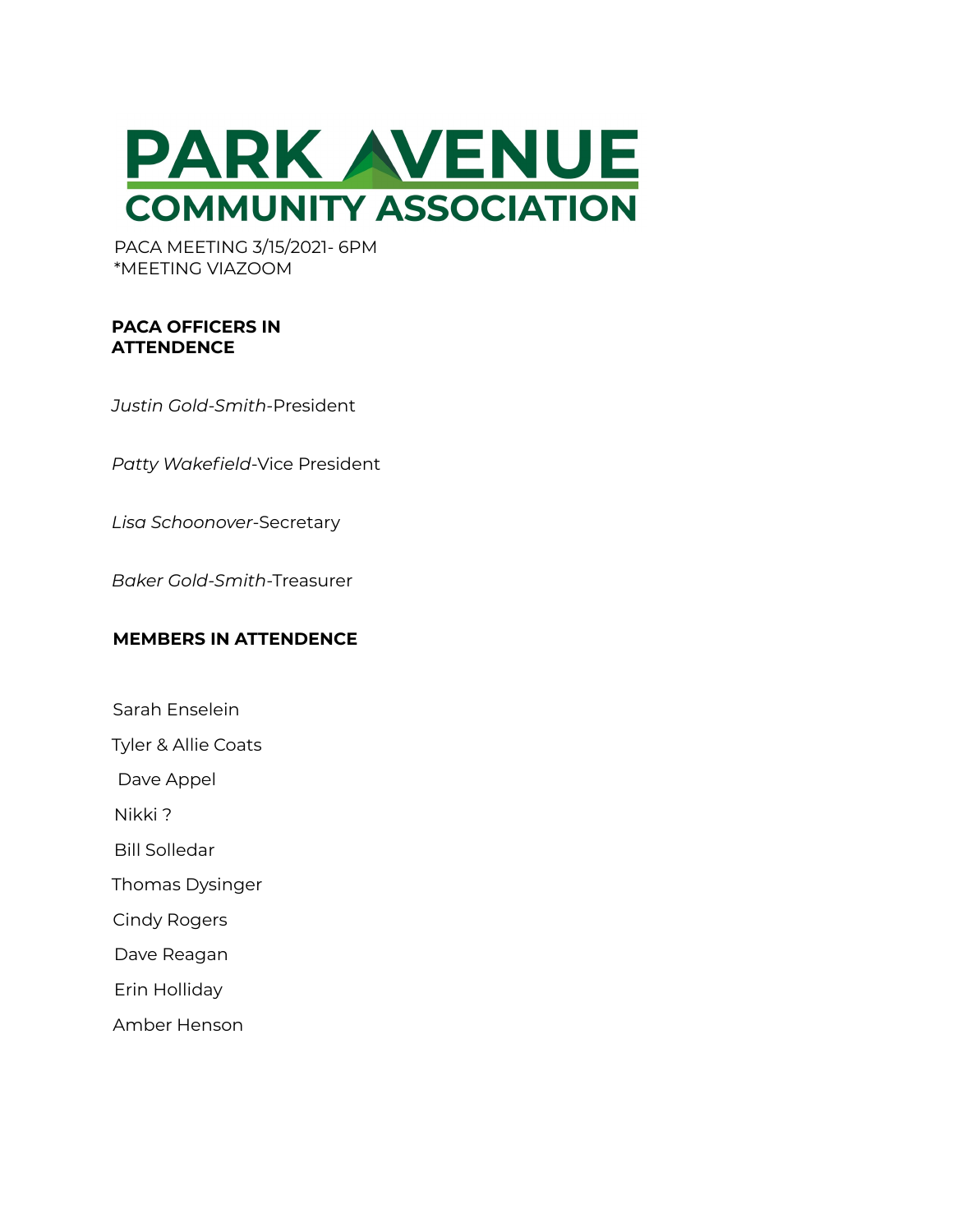Hannah Mills

Ricko Donovan

Jeff ? Justin called meeting to order.

# **City of Hot Springs update**

Erin gave an excellent update on happenings in the city.

- 1. New bike /pump station project is being considered for the near future. Will be next to the Skate park on Valley St.
- 2. There is consideration for purchasing equipment to be able to distinguish between a gunshot and car backfire. The equipment would allow police to respond more quickly.
- 3. New ordinance on short term rentals

**Rental license required for existing STRs Cost is 50.00 per bed yearly-this fee goes toward inspections (fire and building codes) 90 day window to obtain license -then city will possibly temporarily suspend license issuance so that they can process the applications.**

**March 23 at 5pm the city is holding a listening session at eh HS convention center**

Concerns about the STR community/issues: Some neighborhoods may be restricted Some may require off-street parking or limit number of cars Occupancy limits Waste containers & pickup Type & frequency of inspections

\*you should email your city directors with comments and concerns. \*\*PACA will put listening session on the PACA website

# **NEIGHBORHOOD AWARENESS**

On 3/6/21 an attempted sexual & physical assault occurred in the 100 block of Magnolia St. HSPD has an active investigation in process. BE WATCHFUL & BE A GOOD NEIGHBOR!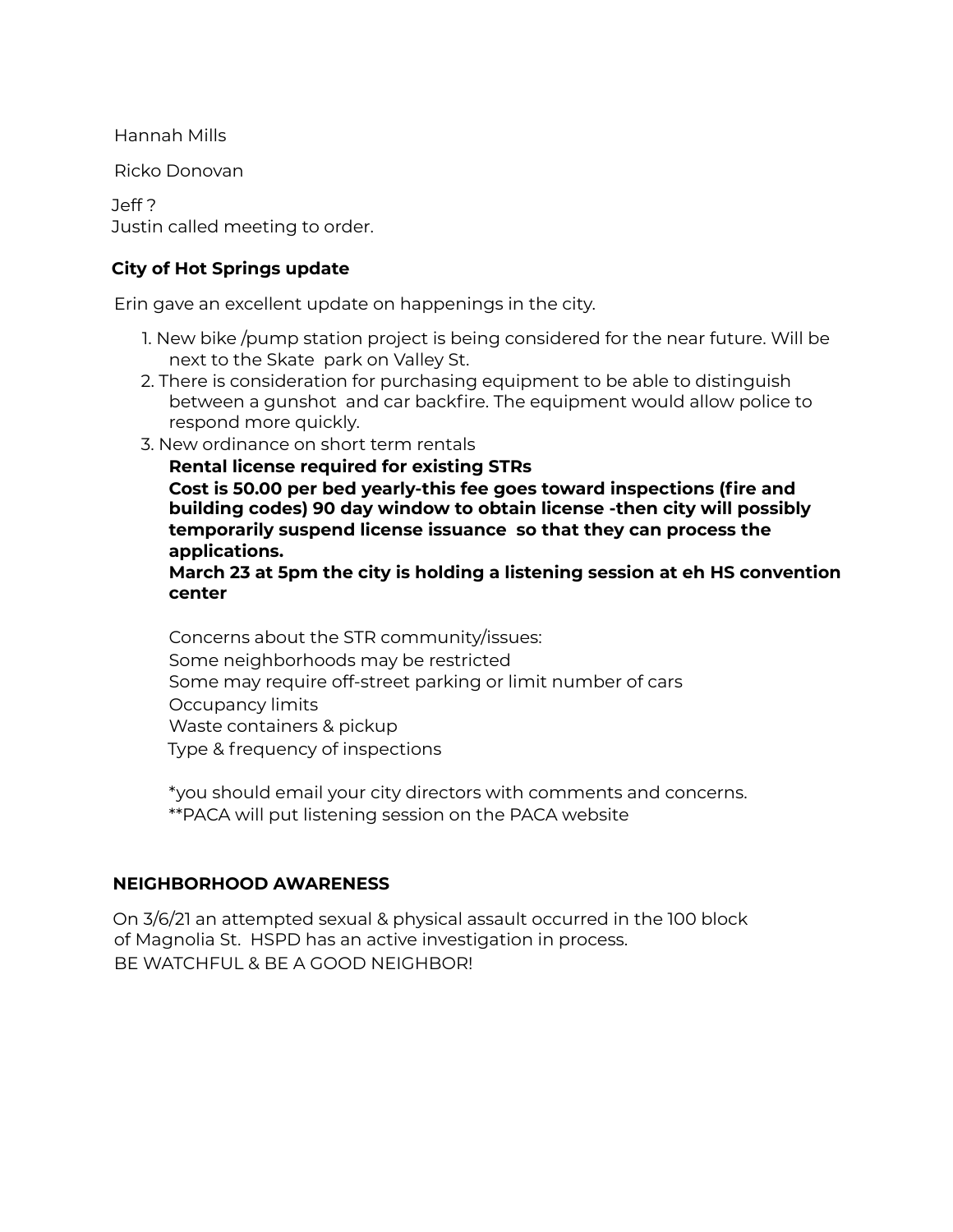## **HSNP 100 th ANNIVERSARY**

April 20, 2021 -National Park anniversary.

HSNP is offering some guided hikes and bikes.. limited capacity

\*Check with the NPS for more information and accurate dates. Friends of HSNP/Century Club is seeking \$100 donations/membership fee to celebrate the 100<sup>th</sup> anniversary.

More info at: www.friendsofhotspringsnationalpark.org

The donation/fee will be used for national park improvements projects, events & improvements.

### **Treasurer's report -Justin Gold-Smith**

584.00-online 754.44-checks. recent donations

Approx. 1000.00 in outstanding checks for approved expenses

### **2021 Visual Marketing Campaign**

As part of the campaign, PACA stickers (2.5 x 6.8) have arrived and will be for sale.

### **Light Uptown update**

Banner prices-200.00 for one/350.00 for two

Five new lights are installed, with more being prepped for installation.

Light Uptown yard signs should be available by soon. Look for details on PACA website. Hannah, Light Uptown committee chairman has promised an exciting event to celebrate the new lights. The committee is meeting in the next two weeks and more details will be given after that time. Get your team together and watch for upcoming details about the event !!!